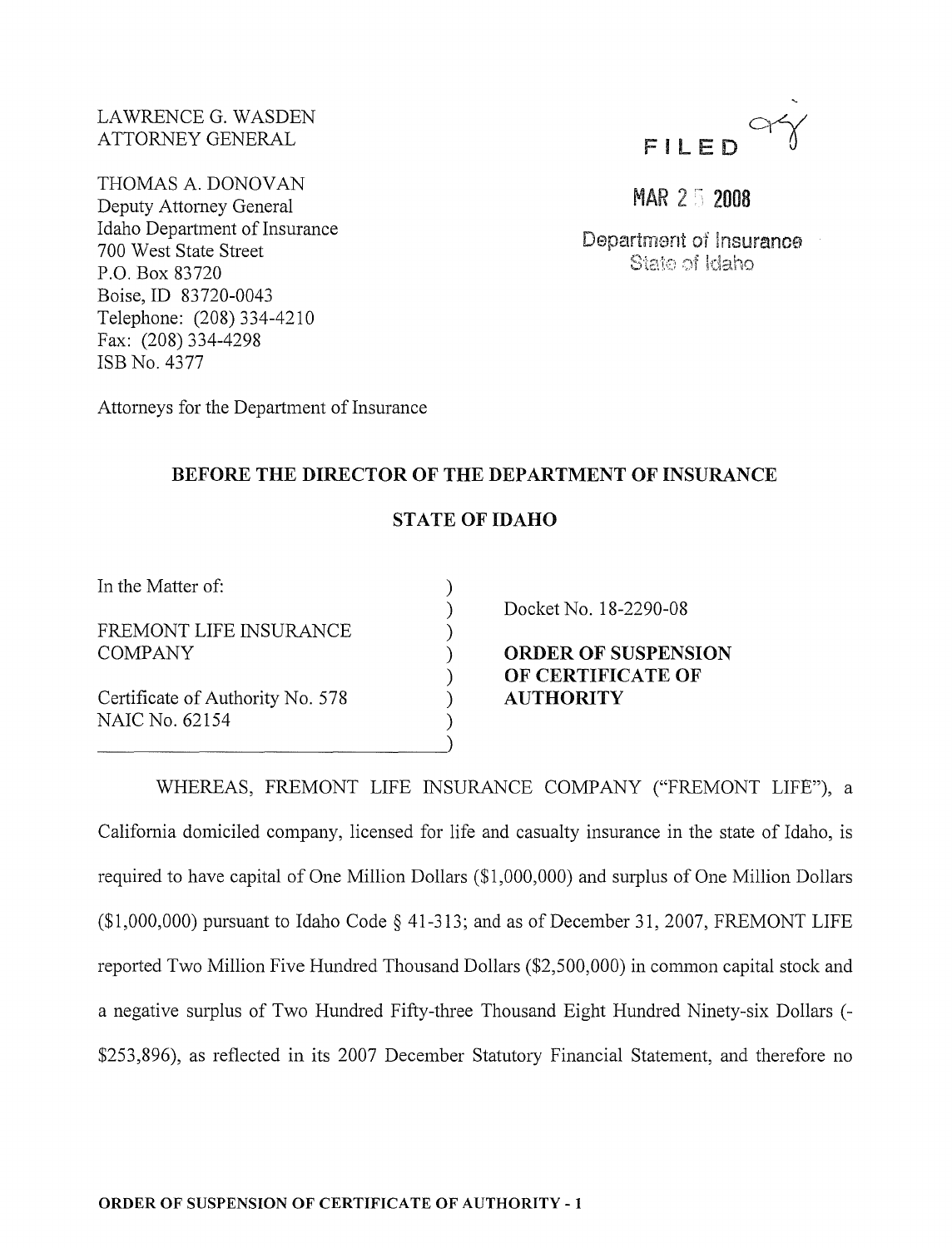longer meets the requirements for maintaining surplus set forth at Idaho Code § 41-313, and therefore does not meet the requirements for a certificate of authority in the state of Idaho;

NOW, THEREFORE, IT IS HEREBY ORDERED, pursuant to the provisions of Idaho Code § 41-326(1)(b), that Certificate of Authority No. 578, issued to FREMONT LIFE be SUSPENDED effective immediately, and that FREMONT LIFE comply with each of the requirements of Idaho Code § 41-329, including § 41-329(2) which states: "During the suspension period the insurer shall not solicit or write any new business in this state, but shall file its annual statement, pay fees, licenses, and taxes as required under this code, and may service its business already in force in this state, as if the certificate of authority had continued in full force", and that pursuant to this section, said suspension be continued for a period of one (1) year from the date of this Order. The Director may terminate the suspension sooner if the cause for said suspension is terminated and FREMONT LIFE is otherwise in compliance with the provisions of Title 41, Idaho Code.

IT IS FURTHER ORDERED, pursuant to the provisions of Idaho Code § 41-330, that FREMONT LIFE, within four (4) days after notice of this suspension is received, notify, by any available means, every person authorized to write business by said insurance company in the state of Idaho, to immediately cease any further writing of such business.

IT IS FURTHER ORDERED, that FREMONT LIFE promptly retum Certificate of Authority No. 578 to the Idaho Department of Insurance, as required by Idaho Code  $\S$  41-323.

## **NOTIFICATION OF RIGHTS**

This is a final order of the agency. Any party may file a motion for reconsideration of this final order within fourteen (14) days of the service date of this order. The agency will dispose of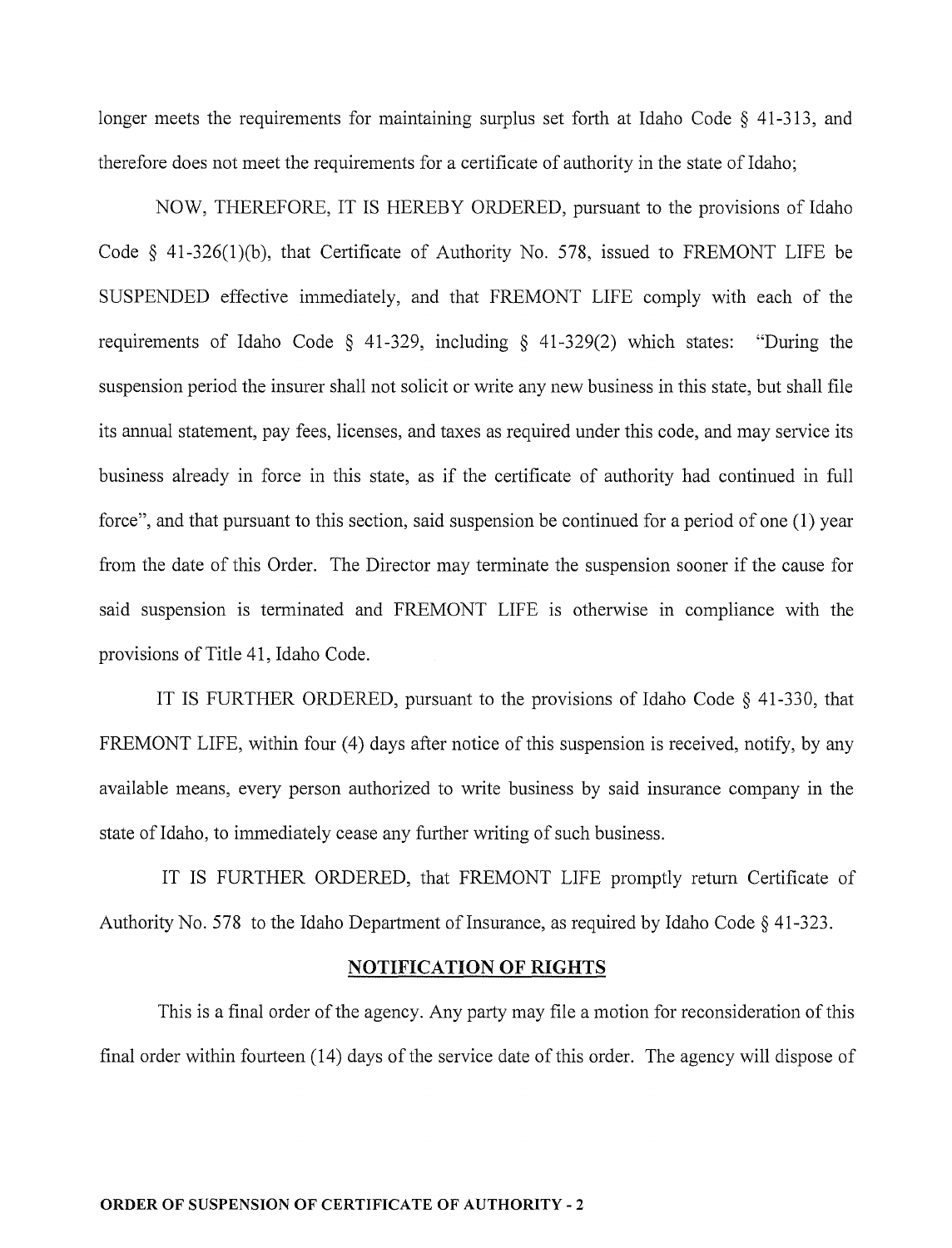the petition for reconsideration within twenty-one (21) days of its receipt, or the petition will be considered denied by operation of law. See Section 67-5246(4), Idaho Code.

Pursuant to Sections 67-5270 and 67-5272, Idaho Code, any party aggrieved by this final order or orders previously issued in this case may appeal this final order and all previously issued orders in this case to district court by filing a petition in the district court of the county in which:

- 1. A hearing was held,
- ii. The final agency action was taken,
- iii. The party seeking review of the order resides, or operates its principal place of business in Idaho, or
- iv. The real property or personal property that was the subject of the agency action is located.

An appeal must be filed within twenty-eight  $(28)$  days  $(a)$  of this final order,  $(b)$  of an order denying any petition for reconsideration, or (c) the failure within twenty-one (21) days to grant or deny a petition for reconsideration, whichever is later. See Section 67-5273, Idaho Code. The filing of an appeal to district court does not itself stay the effectiveness or enforcement of the order under appeal.

DATED and EFFECTIVE this  $\frac{25H}{1}$  day of March 2008.

Illan feal Director